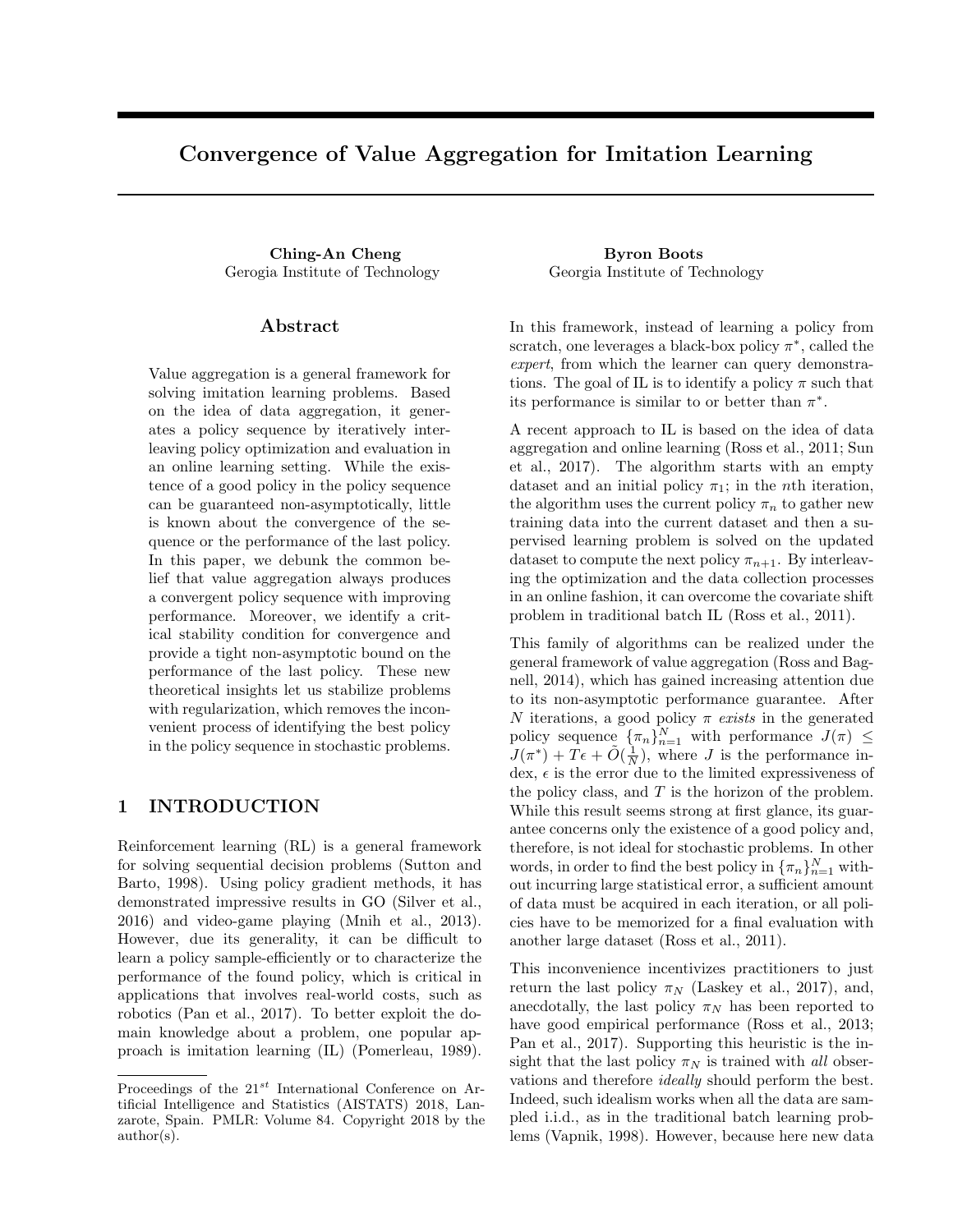are collected using the updated policy in each iteration, whether such belief applies depends on the convergence of the distributions generated by the policy sequence.

While Ross and Bagnell (2014) alluded that ". . . the distribution of visited states converges over the iterations of learning.", we show this is not always true the convergence is rather problem-dependent. In this paper, we identify a critical stability constant  $\theta$  that determines the convergence of the policy sequence. We show that there is a simple example (in Section 4) in which the policy sequence diverges when  $\theta > 1$ . In Section 5, we provide tight non-asymptotic bounds on the performance of the last policy  $\pi_N$ , in both deterministic and stochastic problems, which implies that the policy sequence always converges when  $\theta$  < 1. Our new insight also suggests that the stability of the last policy  $\pi_N$  can be recovered by regularization, as discussed in Section 6.

# 2 PROBLEM SETUP

We consider solving a discrete-time RL problem. Let S be the state space and A be the action space of an agent. Let  $\Pi$  be the class of policies and let  $T$  be the length of the planning horizon.<sup>1</sup> The objective of the agent is to search for a policy  $\pi \in \Pi$  to minimize an accumulated cost  $J(\pi)$ :

$$
\min_{\pi \in \Pi} J(\pi) \coloneqq \min_{\pi \in \Pi} \mathbb{E}_{\rho_{\pi}} \left[ \sum_{t=0}^{T-1} c_t(s_t, a_t) \right] \tag{1}
$$

in which  $c_t$  is the instantaneous cost at time  $t$ , and  $\rho_{\pi}$  denotes the trajectory distribution of  $(s_t, a_t) \in \mathbb{S} \times$ A, for  $t = 1, ..., T$ , under policy  $a_t \sim \pi(s_t)$  given a prior distribution  $p_0(s_0)$ . Note that we do not place assumptions on the structure of S and A and the policy class Π. To simplify the notation, we write  $\mathbb{E}_{a\sim\pi}$  even if the policy is deterministic.

For notation: we denote  $Q_{\pi|t}(s, a)$  as the Q-function at time t under policy  $\pi$  and  $V_{\pi|t}(s) = \mathbb{E}_{a \sim \pi}[Q_{\pi|t}(s, a)]$ as the associated value function. In addition, we introduce some shorthand: we denote  $d_{\pi|t}(s)$  as the state distribution at time  $t$  generated by running the policy  $\pi$  for the first t steps, and define a joint distribution  $d_{\pi}(s,t) = d_{\pi|t}(s)U(t)$ , where  $U(t)$  is the uniform distribution over the set  $\{0, \ldots, T-1\}$ . Due to space limitations, we will often omit explicit dependencies on random variables in expectations, e.g. we will write

$$
\min_{\pi \in \Pi} \mathbb{E}_{d_{\pi}} \mathbb{E}_{\pi} [c_t]
$$
\n(2)

to denote  $\min_{\pi \in \Pi} \mathbb{E}_{s,t \sim d_{\pi}} \mathbb{E}_{a \sim \pi} [c_t(s,a)],$  which is equivalent to  $\min_{\pi \in \Pi} \frac{1}{T} J(\pi)$  (by definition of  $d_{\pi}$ ).

# 3 VALUE AGGREGATION

Solving general RL problems is challenging. In this paper, we focus on a particular scenario, in which the agent, or the learner, has access to an expert policy  $\pi^*$  from which the learner can query demonstrations. Here we embrace a general notion of expert. While it is often preferred that the expert is nearly optimal in (1), the expert here can be any policy, e.g. the agent's initial policy. Note, additionally, that the RL problem considered here is not necessarily directly related to a real-world application; it can be a surrogate problem which arises in solving the true problem.

The goal of IL is to find a policy  $\pi$  that outperforms or behaves similarly to the expert  $\pi^*$  in the sense that  $J(\pi) \leq J(\pi^*) + O(T)$ . That is, we treat IL as performing a robust, approximate policy iteration step from  $\pi^*$ : ideally IL should lead to a policy that outperforms the expert, but it at least returns a policy that performs similarly to the expert.

AggreVaTe (Aggregate Value to Imitate) is an IL algorithm proposed by Ross and Bagnell (2014) based on the idea of online convex optimization (Hazan et al., 2016). Here we give a compact derivation and discuss its important features in preparation for the analysis in Section 5. To this end, we introduce the performance difference lemma due to Kakade and Langford (2002), which will be used as the foundation to derive AggreVaTe.

**Lemma 1.** (Kakade and Langford, 2002) Let  $\pi$  and  $\pi'$ be two policies and  $A_{\pi'|t}(s, a) = Q_{\pi'|t}(s, a) - V_{\pi'|t}(s)$ be the (dis)advantage function at time t with respect to running  $\pi'$ . Then it holds that

$$
J(\pi) = J(\pi') + T \mathbb{E}_{s, t \sim d_{\pi}} \mathbb{E}_{a \sim \pi} [A_{\pi'|t}(s, a)].
$$
 (3)

#### 3.1 Motivation

The main idea of AggreVaTe is to minimize the performance difference between the learner's policy and the expert policy, which, by Lemma 1, is given as  $\frac{1}{T} (J(\pi) - J(\pi^*)) = \mathbb{E}_{d_{\pi}} \mathbb{E}_{\pi} [A_{\pi^* | t}(s, a)].$  Aggre-VaTe can be viewed as solving an RL problem with  $A_{\pi^*|t}(s, a)$  as the instantaneous cost at time t:

$$
\min_{\pi \in \Pi} \mathbb{E}_{d_{\pi}} \mathbb{E}_{\pi} \left[ A_{\pi^*|t} \right]. \tag{4}
$$

Although the transformation from (2) to (4) seems trivial, it unveils some critical properties. Most importantly, the range of the problem in (4) is normalized. For example, regardless of the original definition of  $c_t$ ,

<sup>&</sup>lt;sup>1</sup>A similar analysis can be applied to discounted infinitehorizon problems.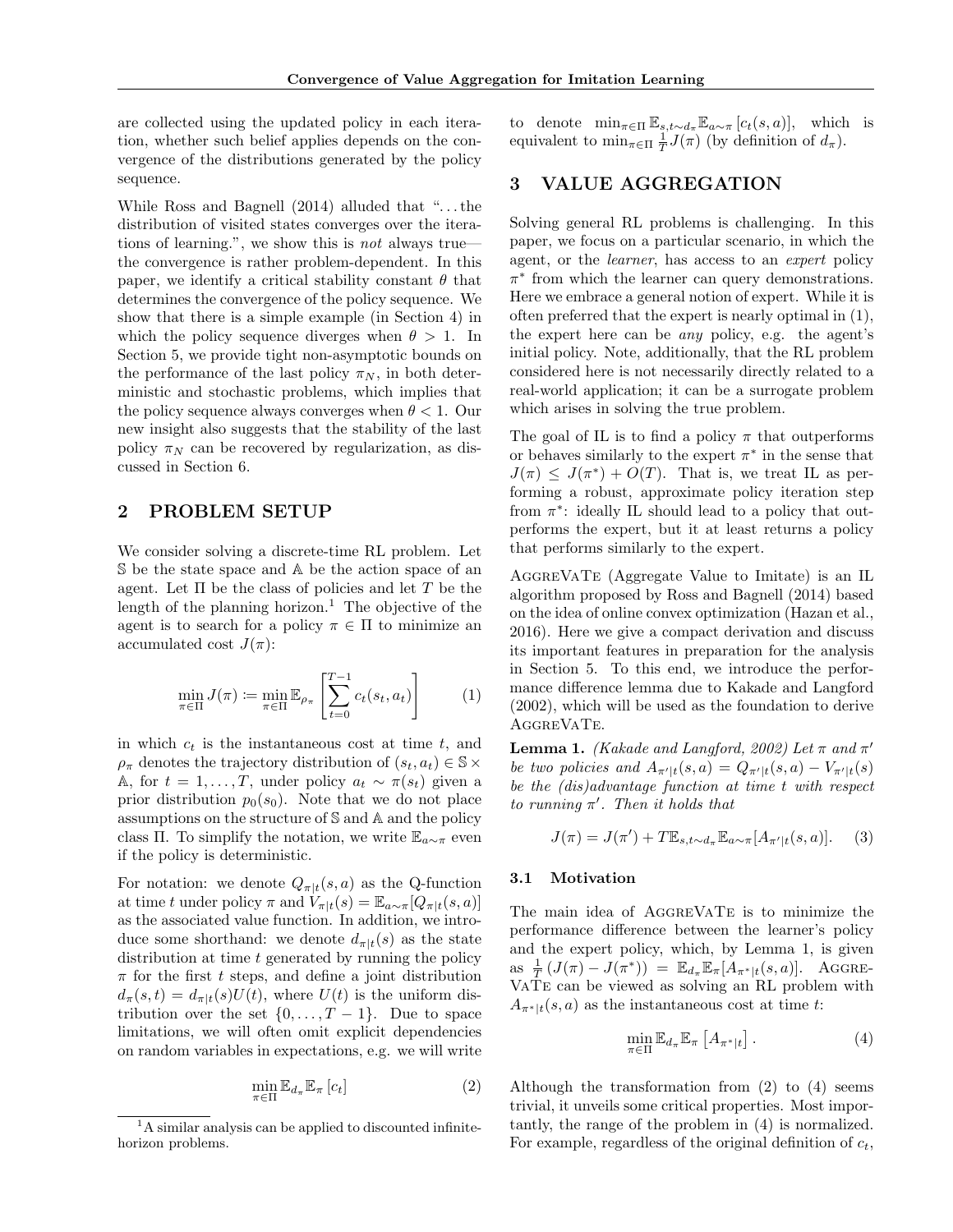if  $\Pi \ni \pi^*$ , there exists at least a policy  $\pi \in \Pi$  such that (4) is non-positive (i.e.  $J(\pi) \leq J(\pi^*)$ ). As now the problem (4) is relative, it becomes possible to place a qualitative assumption to bound the performance in (4) in terms of some measure of expressiveness of the policy class Π.

We formalize this idea into Assumption 1, which is one of the core assumptions implicitly imposed by Ross and Bagnell  $(2014).<sup>2</sup>$  To simplify the notation, we define a function F such that for any two policies  $\pi, \pi'$ 

$$
F(\pi', \pi) := \mathbb{E}_{d_{\pi'}} \mathbb{E}_{\pi} \left[ A_{\pi^*|t} \right] \tag{5}
$$

This function captures the main structure in (4). By separating the roles of  $\pi'$  (which controls the state distribution) and  $\pi$  (which controls the reaction/prediction), the performance of a policy class Π relative to an expert  $\pi^*$  can be characterized with the approximation error in a supervised learning problem.

**Assumption 1.** Given a policy  $\pi^*$ , the policy class  $\Pi$ satisfies that for arbitrary sequence of policies  $\{\pi_n \in$  $\Pi\}_{n=1}^{N}$ , there exists a small constant  $\epsilon_{\Pi,\pi^*}$  such that

$$
\min_{\pi \in \Pi} \frac{1}{N} f_{1:N}(\pi) \le \epsilon_{\Pi, \pi^*},\tag{6}
$$

where  $f_n(\pi) \coloneqq F(\pi_n, \pi)$  and  $f_{1:n}(\pi) = \sum_{n=1}^{N} f_n(\pi)$ .

This assumption says that there exists at least a policy  $\pi \in \Pi$  which is as good as  $\pi^*$  in the sense that  $\pi$ can predict  $\pi^*$  well in a cost-sensitive supervised learning problem, with small error  $\epsilon_{\Pi,\pi^*}$ , under the average state distribution generated by an arbitrary policy sequence  $\{\pi_n \in \Pi\}_{n=1}^N$ .

Following this assumption, AGGREVATE exploits another critical structural property of the problem.

**Assumption 2.**  $\forall \pi' \in \Pi$ ,  $F(\pi', \pi)$  is a strongly convex function in  $\pi$ .

While Ross and Bagnell (2014) did not explicitly discuss under which condition Assumption 2 holds, here we point out some examples (proved in Appendix A).

**Proposition 1.** Suppose  $\Pi$  consists of deterministic linear policies (i.e.  $a = \phi(s)^T x$  for some feature map  $\phi(s)$  and weight x) and  $\forall s \in \mathbb{S}$ ,  $c_t(s, \cdot)$  is strongly convex. Assumption 2 holds under any of the following:

- 1.  $V_{\pi^*|t}(s)$  is constant over  $\Im$  (in this case  $A_{\pi^*|t}(s,a)$ ) is equivalent to  $c_t(s, a)$  up to a constant in a)
- 2. The problem is continuous-time and the dynamics are affine in action.

We further note that AGGREVATE has demonstrated impressive empirical success even when Assumption 2 cannot be verified (Sun et al., 2017; Pan et al., 2017).

#### 3.2 Algorithm and Performance

Given Assumption 2, AGGREVATE treats  $f_n(\cdot)$  as the per-round cost in an online convex optimization problem and updates the policy sequence as follows: Let  $\pi_1$ be an initial policy. In the nth iteration of AggreVaTe, the policy is updated by<sup>3</sup>

$$
\pi_{n+1} = \underset{\pi \in \Pi}{\arg \min} f_{1:n}(\pi). \tag{7}
$$

After N iterations, the best policy in the sequence  ${\lbrace \pi_n \rbrace_{n=1}^N}$  is returned, i.e.  $\pi = \hat{\pi}_N$ , where

$$
\hat{\pi}_N := \underset{\pi \in \{\pi_n\}_{n=1}^N}{\arg \min} J(\pi). \tag{8}
$$

As the update rule (7) (aka Follow-the-Leader) has a sublinear regret, it can be shown that (cf. Section 5.1)

$$
J(\hat{\pi}_N) \le J(\pi^*) + T\left(\epsilon_{\text{class}} + \epsilon_{\text{regret}}\right),\tag{9}
$$

in which  $\epsilon_{\text{regret}} = \tilde{O}(\frac{1}{N})$  is the average regret and

$$
\epsilon_{\text{class}} := \min_{\pi \in \Pi} \frac{1}{N} \sum_{n=1}^{N} \mathbb{E}_{d_{\pi_n}} \left[ \mathbb{E}_{\pi} [Q_{\pi^*|t}] - \mathbb{E}_{\pi^*} [Q_{\pi^*|t}] \right]
$$

compares the best policy in the policy class  $\Pi$  and the expert policy  $\pi^*$ . The term  $\epsilon_{\text{class}}$  can be negative if there exists a policy in  $\Pi$  that is better than  $\pi^*$  under the average state distribution,  $\frac{1}{N} \sum_{n=1}^{N} d_{\pi_n}$ , generated by AGGREVATE. By Assumption 1,  $\epsilon_{\text{class}} \leq \epsilon_{\Pi,\pi^*}$ ; we know  $\epsilon_{\text{class}}$  at least should be small.

The performance bound in (9) satisfies the requirement of IL that  $J(\hat{\pi}_N) \leq J(\pi^*) + O(T)$ . Especially because  $\epsilon_{\text{class}}$  can be non-positive, AGGREVATE can be viewed as robustly performing one approximate policy iteration step from  $\pi^*$ .

One notable special case of AggreVaTe is DAgger (Ross et al., 2011). DAgger tackles the problem of solving an unknown RL problem by imitating a desired policy  $\pi^*$ . The reduction to AGGREVATE can be seen by setting  $c_t(s, a) = \mathbb{E}_{a^* \sim \pi^*}[\Vert a - a_t^* \Vert]$ in (1). In this case,  $\pi^*$  is optimal for this specific choice of cost and therefore  $V_{\pi^*|t}(s) = 0$ . By Proposition 1,  $A_{\pi^*|t}(s, a) = c_t(s, a)$  and  $\epsilon_{\text{class}}$  reduces to  $\min_{\pi \in \Pi} \frac{1}{N} \sum_{n=1}^{N} \mathbb{E}_{d_{\pi_n}} \mathbb{E}_{\pi}[c_t] \geq 0$ , which is related to the expressiveness of the policy class Π.

<sup>&</sup>lt;sup>2</sup>The assumption is implicitly made when Ross and Bagnell (2014) assume the existence of  $\epsilon_{\text{class}}$  in Theorem 2.1 on page 4.

<sup>3</sup>We adopt a different notation from Ross and Bagnell (2014), in which the per-round cost  $\mathbb{E}_{d_{\pi_n}} \mathbb{E}_{\pi} [Q_{\pi^*|t}]$  was used. Note these two terms are equivalent up to an additive constant, as the optimization here is over  $\pi$  with  $\pi_n$  fixed.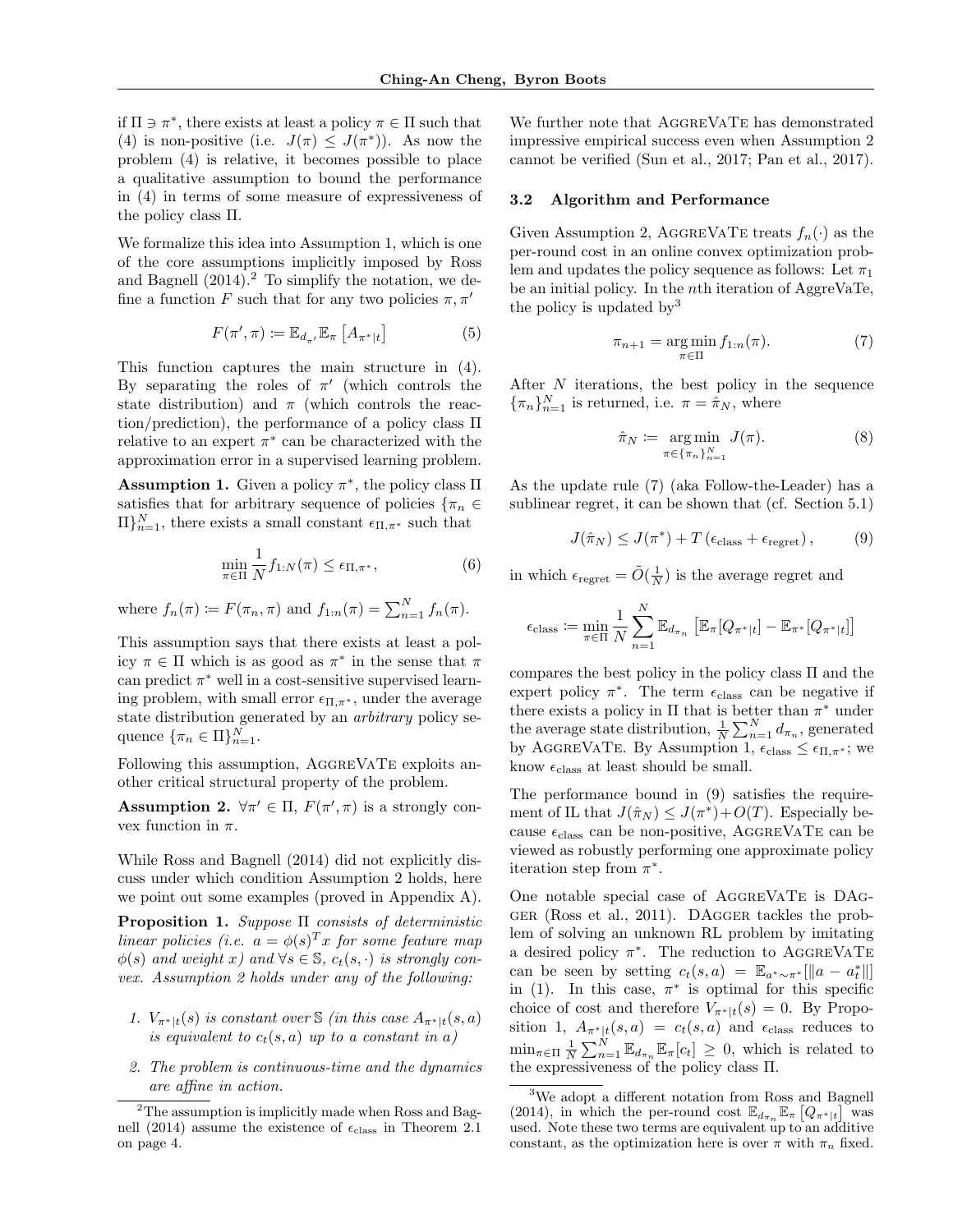# 4 GUARANTEE ON THE LAST POLICY?

The performance bound in Section 3 implicitly assumes that the problem is either deterministic or that infinite samples are available in each iteration. For stochastic problems,  $f_{1:n}$  can be approximated by finite samples or by function approximators (Ross and Bagnell, 2014). Suppose  $m$  samples are collected in each iteration to approximate  $f_n$ . An additional error in  $O(\frac{1}{\sqrt{mN}})$  will be added to the performance of  $\hat{\pi}_N.$  However, in practice, another constant statistical error<sup>4</sup> in  $O(\frac{1}{m})$  is introduced when one attempts to identify  $\hat{\pi}_N$  from the sequence  $\{\pi_n\}_{n=1}^N$ .

This practical issue motivates us to ask whether a similar guarantee applies to the last policy  $\pi_N$  so that the selection process to find  $\hat{\pi}_N$  can be removed. In fact, the last policy  $\pi_n$  has been reported to have good performance empirically (Ross et al., 2013; Pan et al., 2017). It becomes interesting to know what one can say about  $\pi_N$ . It turns out that running AGGREVATE does not always yield a policy sequence  $\{\pi_n\}$  with reasonable performance, as given in the example below.

A Motivating Example Consider a two-stage deterministic optimal control problem:

$$
\min_{\pi \in \Pi} J(\pi) = \min_{\pi \in \Pi} c_1(s_1, a_1) + c_2(s_2, a_2) \tag{10}
$$

where the transition and costs are given as

$$
s_1 = 0
$$
,  $s_2 = \theta(s_1 + a_1)$ ,  
 $c_1(s_1, a_1) = 0$ ,  $c_2(s_2, a_2) = (s_2 - a_2)^2$ .

Since the problem is deterministic, we consider a policy class Π consisting of open-loop stationary deterministic policies, i.e.  $a_1 = a_2 = x$  for some x (for convenience  $\pi$  and  $x$  will be used interchangeably). It can be easily seen that Π contains a globally optimal policy, namely  $x = 0$ . We perform AGGREVATE with a feedback expert policy  $a_t^* = s_t$  and some initial policy  $|x_1| > 0$ . While it is a custom to initialize  $x_1 = \arg \min_{x \in \mathcal{X}} F(x^*, x)$  (which in this case would ideally return  $x_1 = 0$ , setting  $|x_1| > 0$  simulates the effect of finite numerical precision.

We consider two cases  $(\theta > 1 \text{ or } \theta < 1)$  to understand the behavior of AGGREVATE. First, suppose  $\theta > 1$ . Without loss generality, take  $\theta = 10$  and  $x_1 = 1$ . We

can see running AggreVaTe will generate a divergent sequence  $x_2 = 10, x_3 = 55, x_4 = 220...$  (in this case AGGREVATE would return  $x_1$  as the best policy). Since  $J(x) = (\theta - 1)^2 x^2$ , the performance  $\{J(x_n)\}\$ is an increasing sequence. Therefore, we see even in this simple case, which can be trivially solved by gradient descent in  $O(\frac{1}{n})$ , using AGGREVATE results in a sequence of policies with degrading performance, though the policy class Π includes a globally optimal policy. Now suppose on the contrary  $\theta < 1$ . We can see that  ${x_n}$  asymptotically converges to  $x^* = 0$ .

This example illustrates several important properties of AggreVaTe. It illustrates that whether Aggre-VaTe can generate a reasonable policy sequence or not depends on intrinsic properties of the problem (i.e. the value of  $\theta$ ). The non-monotonic property was also empirically found in Laskey et al. (2017). In addition, it shows that  $\epsilon_{\Pi,\pi^*}$  can be large while  $\Pi$  contains an optimal policy.<sup>5</sup> This suggests that Assumption 1 may be too strong, especially in the case where Π does not contain  $\pi^*$ .

## 5 THEORETICAL ANALYSIS

Motivated by the example in Section 4, we investigate the convergence of the policy sequence generated by AggreVaTe in general problems. We assume the policy class Π consists of policies parametrized by some parameter  $x \in \mathcal{X}$ , in which X is a convex set in a normed space with norm  $\|\cdot\|$  (and  $\|\cdot\|_*$  as its dual norm). With abuse of notation, we abstract the RL problem in (4) as

$$
\min_{x \in \mathcal{X}} F(x, x) \tag{11}
$$

where we overload the notation  $F(\pi', \pi)$  defined in (5) as  $F(\pi', \pi) = F(y, x)$  when  $\pi, \pi' \in \Pi$  are parametrized by  $x, y \in \mathcal{X}$ , respectively. Similarly, we will write  $f_n(x) = F(x_n, x)$  for short. In this new notation, AG- $GREVATE's update rule in (7) can be simply written.$ as  $x_{n+1} = \arg \min_{x \in \mathcal{X}} f_{1:n}(x)$ .

Here we will focus on the bound on  $F(x, x)$ , because, for  $\pi$  parameterized by x, this result can be directly translated to a bound on  $J(\pi)$ : by definition of F in (5) and Lemma 1,  $J(\pi) = J(\pi^*) + TF(\pi, \pi)$ . For simplicity, we will assume for now  $F$  is deterministic; the convergence in stochastic problems will be discussed at the end of the section.

<sup>&</sup>lt;sup>4</sup>The original analysis in the stochastic case by Ross and Bagnell (2014) only guarantees the existence of a good policy in the sequence. The  $O(\frac{1}{m})$  error is due to identifying the best policy (Lee et al., 1998) (as the function is strongly convex) and the  $O(\frac{1}{\sqrt{mN}})$  error is the generalization error (Cesa-Bianchi et al., 2004).

<sup>&</sup>lt;sup>5</sup>In this example,  $\epsilon_{\Pi,\pi^*}$  can be arbitrarily large unless X is bounded. However, even when  $\epsilon_{\Pi,\pi^*}$  is bounded, the performance of the policy sequence can be non-monotonic.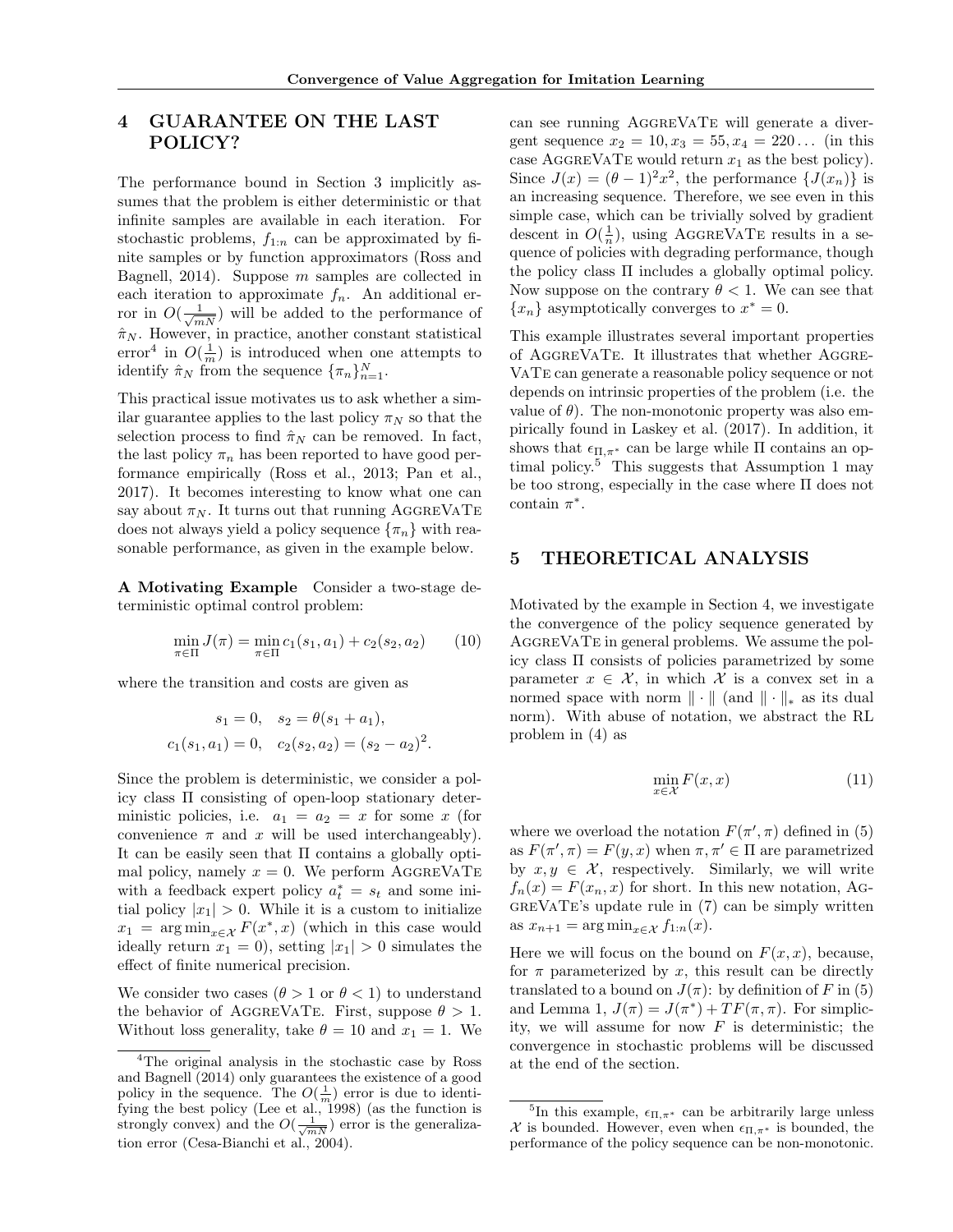#### 5.1 Classical Result

For completeness, we restate the structural assumptions made by AGGREVATE in terms of  $\mathcal X$  and review the known convergence of AggreVaTe (Ross and Bagnell, 2014).

**Assumption 3.** Let  $\nabla_2$  denote the derivative with respect to the second argument.

- 1. F is uniformly  $\alpha$ -strongly convex in the second argument:  $\forall x, y, z \in \mathcal{X}, F(z, x) \geq F(z, y) +$  $\langle \nabla_2 F(z, y), x - y \rangle + \frac{\alpha}{2} ||x - y||^2.$
- 2. F is uniformly  $G_2$ -Lipschitz continuous in the second argument:  $\forall x, y, z \in \mathcal{X}, |F(z, x) - F(z, y)| \leq$  $G_2||x - y||$ .

**Assumption 4.**  $\forall \{x_n \in \mathcal{X}\}_{n=1}^N$ , there exists a small constant  $\epsilon_{\Pi,\pi^*}$  such that  $\min_{x \in \mathcal{X}} \frac{1}{N} f_{1:N}(x) \leq \epsilon_{\Pi,\pi^*}.$ 

**Theorem 1.** Under Assumption 3 and  $\lambda$ , AGGRE-VATE generates a sequence such that, for all  $N \geq 1$ ,

$$
F(\hat{x}_N, \hat{x}_N) \le \frac{1}{N} \sum_{n=1}^N f_n(x_n) \le \epsilon_{\Pi, \pi^*} + \frac{G_2^2}{2\alpha} \frac{\ln(N) + 1}{N}
$$

where  $\hat{x}_N \coloneqq \arg \min_{x \in \{x_n\}_{n=1}^N} F(x_n, x_n)$ .

Proof. Here we present a sketch (see Appendix A for details). The first inequality is straightforward. To bound the average performance, it can be shown that  $\sum_{n=1}^{N} f_n(x_n) \leq \min_{x \in \mathcal{X}} f_{1:N}(x) + \sum_{n=1}^{N} f_{1:n}(x_n)$  $f_{1:n}(x_{n+1})$ . Since  $x_n$  minimizes  $f_{1:n-1}$  and  $f_{1:n}$  is  $n\alpha$ -strongly convex,  $f_{1:n}(x_n)$  is upper bounded by  $f_{1:n-1}(x_n) + \frac{\|\nabla f_n(x_n)\|^2_*}{2\alpha n}, \text{ where } \|\nabla f_n(x_n)\|_* \leq G_2.$ This concludes the proof.

#### 5.2 New Structural Assumptions

AGGREVATE can be viewed as an attempt to solve the optimization problem in (11) without any information (not even continuity) regarding how  $F(x, x)$  changes with perturbations in the first argument. Since making even a local improvement for general Lipschitz continuous problems is known to be NP-hard (Nesterov, 2013), the classical performance guarantee of Aggre-VaTe is made possible, only because of the additional structure given in Assumption 4. However, as discussed in Section 4, Assumption 4 can be too strong and is yet insufficient to determine if the performance of the last policy can improve over iterations. Therefore, to analyze the performance of the last policy, we require additional structure on F.

Here we introduce a continuity assumption.

**Assumption 5.**  $\nabla_2 F$  is uniformly  $\beta$ -Lipschitz continuous in the first argument:  $\forall x, y, z \in \mathcal{X}$  $\|\nabla_2F(x, z) - \nabla_2F(y, z)\|_* \leq \beta \|x - y\|.$ 

Because the first argument of  $F$  in (5) defines the change of state distribution, Assumption 5 basically requires that the expectation over  $d_{\pi}$  changes continuously with respect to  $\pi$ , which is satisfied in most RL problems. Intuitively, this quantifies the difficulty of a problem in terms of how sensitive the state distribution is to policy changes.

In addition, we relax Assumption 4. As shown in Section 4, Assumption 4 is sometimes too strong, because it might not be satisfied even when Π contains a globally optimal policy. In the analysis of convergence, we instead rely on a necessary condition of Assumption 4, which is satisfied by the example in Section 4.

**Assumption 6.** Let  $\pi$  be a policy parametrized by x. There exists a small constant  $\tilde{\epsilon}_{\pi,\pi^*}$  such that  $\forall x \in \mathcal{X}$ ,  $\min_{y \in \mathcal{X}} F(x, y) \leq \tilde{\epsilon}_{\Pi, \pi^*}.$ 

Compared with the global Assumption 4, the relaxed condition here is only local: it only requires the existence of a good policy with respect to the state distribution visited by running a single policy. It can be easily shown that  $\tilde{\epsilon}_{\Pi,\pi^*} \leq \epsilon_{\Pi,\pi^*}$ .

# 5.3 Guarantee on the Last Policy

In our analysis, we define a stability constant  $\theta = \frac{\beta}{\alpha}$ . One can verify that this definition agrees with the  $\theta$  used in the example in Section 4. This stability constant will play a crucial role in determining the convergence of  $\{x_n\}$ , similar to the spectral norm of the Jacobian matrix in discrete-time dynamical systems (Antsaklis and Michel, 2007). We have already shown above that if  $\theta > 1$  there is a problem such that AGGREVATE generates a divergent sequence  $\{x_n\}$ with degrading performance over iterations. We now show that if  $\theta < 1$ , then  $\lim_{n\to\infty} F(x_n, x_n) \leq \tilde{\epsilon}_{\Pi,\pi^*}$ and moreover  $\{x_n\}$  is convergent.

Theorem 2. Suppose Assumptions 3, 5, and 6 are satisfied. Let  $\theta = \frac{\beta}{\alpha}$ . Then for all  $N \geq 1$  it holds

$$
F(x_N, x_N) \le \tilde{\epsilon}_{\Pi, \pi^*} + \frac{\left(\theta e^{1-\theta} G_2\right)^2}{2\alpha} N^{2(\theta-1)}
$$

and  $||x_N - \bar{x}_N|| = \frac{G_2 e^{1-\theta}}{\alpha} N^{\theta-1}$ , where  $\bar{x}_N = \frac{1}{N} x_{1:N}$ . In particular, if  $\theta < 1$ , then  $\{x_n\}_{n=1}^{\infty}$  is convergent

Theorem 2 implies that the stability and convergence of AggreVaTe depends solely on the problem properties. If the state distribution  $d_{\pi}$  is sensitive to minor policy changes, running AggreVaTe would fail to provide any guarantee on the last policy. Moreover, Theorem 2 also characterizes the performance of the average policy  $\bar{x}_N$  when  $\theta < 1$ ,.

The upper bound in Theorem 2 is tight, as indicated in the next theorem. Note a lower bound on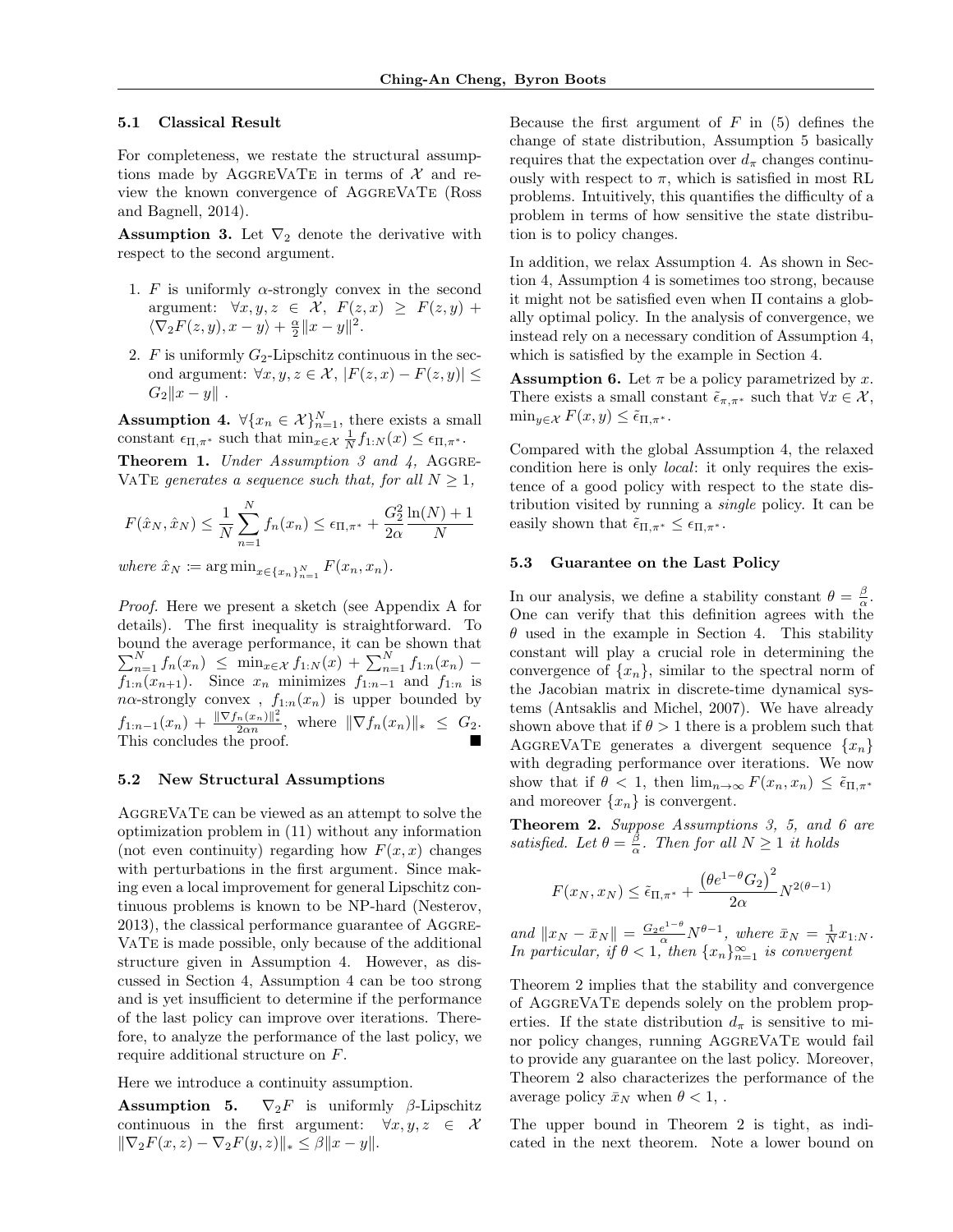$F(x_N, x_N)$  leads directly to a lower bound on  $J(\pi_N)$ for  $\pi_N$  parametrized by  $x_N$ .

Theorem 3. There is a problem such that running AGGREVATE for N iterations results in  $F(x_N, x_N)$  $\tilde{\epsilon}_{\Pi,\pi^*} + \Omega(N^{2(\theta-1)})$ . In particular, if  $\theta > 1$ , the policy sequence and performance sequence diverge.

Proof. The proof is based on analyzing the sequence in the example in Section 4. See Appendix A.

#### 5.4 Proof of Theorem 2

Now we give the proof of Theorem 2. Without using the first-order information of  $F$  in the first argument, we construct our analysis based on the convergence of an intermediate quantity, which indicates how fast the sequence concentrates toward its last element:

$$
S_n := \frac{\sum_{k=1}^{n-1} \|x_n - x_k\|}{n-1}
$$
 (12)

which is defined  $n \geq 2$  and  $S_2 = ||x_2 - x_1||$ .

First, we use Assumption 5 to strengthen the bound  $||x_{n+1} - x_n|| = O(\frac{1}{n})$  used in Theorem 1 by techniques from online learning with prediction (Rakhlin and Sridharan, 2013).

Lemma 2. Under Assumptions 3 and 5, running Ag-GREVATE gives, for  $n \geq 2$ ,  $||x_{n+1} - x_n|| \leq \frac{\theta S_n}{n}$ .

*Proof.* First, because  $f_{1:n}$  is n $\alpha$ -strongly convex,

$$
\frac{n\alpha}{2}||x_{n+1} - x_n||^2 \le f_{1:n}(x_n) - f_{1:n}(x_{n+1})
$$
  

$$
\le \langle \nabla f_{1:n}(x_n), x_n - x_{n+1} \rangle - \frac{n\alpha}{2}||x_n - x_{n+1}||^2.
$$

Let  $\bar{f}_n = \frac{1}{n} f_{1:n}$ . The above inequality implies

$$
n\alpha ||x_{n+1} - x_n||^2 \le \langle \nabla f_n(x_n), x_n - x_{n+1} \rangle
$$
  
\n
$$
\le \langle \nabla f_n(x_n) - \nabla \bar{f}_{n-1}(x_n), x_n - x_{n+1} \rangle
$$
  
\n
$$
\le ||\nabla f_n(x_n) - \nabla \bar{f}_{n-1}(x_n)|| ||x_n - x_{n+1}||
$$
  
\n
$$
\le \beta S_n ||x_n - x_{n+1}||
$$

where the second inequality is due to  $x_n =$  $\arg \min_{x \in \mathcal{X}} f_{1:n-1}(x)$  and the last inequality is due to Assumption 5. Thus,  $||x_n - x_{n+1}|| \leq \frac{\beta S_n}{\alpha n}$ .

Using the refined bound provided by Lemma 2, we can bound the progress of  $S_n$ .

Proposition 2. Under the assumptions in Lemma 2, for  $n \ge 2$ ,  $S_n \le e^{1-\theta} n^{\theta-1} S_2$  and  $S_2 = ||x_2 - x_1|| \le \frac{G_2}{\alpha}$ .

*Proof.* The bound on  $S_2 = ||x_2 - x_1||$  is due to that  $x_2 = \arg\min_{x \in \mathcal{X}} f_1(x)$  and that  $f_1$  is  $\alpha$ -strongly convex and  $G_2$ -Lipschitz continuous.

To bound  $S_n$ , first we bound  $S_{n+1}$  in terms of  $S_n$  by

$$
S_{n+1} \le \left(1 - \frac{1}{n}\right) S_n + ||x_{n+1} - x_n||
$$
  

$$
\le \left(1 - \frac{1}{n} + \frac{\theta}{n}\right) S_n = \left(1 - \frac{1 - \theta}{n}\right) S_n
$$

in which the first in equality is due to triangular inequality (i.e.  $||x_k - x_{n+1}|| \le ||x_k - x_n|| +$  $||x_n - x_{n+1}||$  and the second inequality is due to Lemma 2. Let  $P_n = \ln S_n$ . Then we can bound  $P_n - P_2 \le \sum_{k=2}^{n-1} \ln \left( 1 - \frac{1-\theta}{k} \right) \le \sum_{k=2}^{n-1} - \frac{1-\theta}{k} \le -(1-\theta)$  $\theta$ ) (ln n – 1), where we use the facts that  $\ln(1+x) \leq x$ ,  $\sum_{k=1}^{n} \frac{1}{k} \geq \ln(n+1)$ . This implies  $S_n = \exp(P_n) \leq$  $e^{1-\theta_n^{\alpha+\theta}-1}S_2$ .

More generally, define  $S_{m:n} = \frac{\sum_{k=m}^{n-1} ||x_n - x_k||}{n-m}$  (i.e.  $S_n = S_{1:n}$ . Using Proposition 2, we give a bound on  $S_{m:n}$ . We see that the convergence of  $S_{m:n}$  depends mostly on  $n$  not  $m$ . (The proof is given in Appendix.) Corollary 1. Under the assumptions in Lemma 2, for  $n > m, S_{m:n} \leq O(\frac{\theta}{(n-m)m^{2-\theta}} + \frac{1}{n^{1-\theta}}).$ 

Now we are ready prove Theorem 2 by using the concentration of  $S_n$  in Proposition 2.

Proof of Theorem 2. First, we prove the bound on  $F(x_N, x_N)$ . Let  $x_n^* \coloneqq \arg\min_{x \in \mathcal{X}} f_n(x)$  and let  $\bar{f}_n =$  $\frac{1}{n}f_{1:n}$ . Then by  $\alpha$ -strongly convexity of  $f_n$ ,

$$
f_n(x_n) - \min_{x \in \mathcal{X}} f_n(x)
$$
  
\n
$$
\leq \langle \nabla f_n(x_n), x_n - x_n^* \rangle - \frac{\alpha}{2} ||x_n - x_n^*||^2
$$
  
\n
$$
\leq \langle \nabla f_n(x_n) - \bar{f}_{n-1}(x_n), x_n - x_n^* \rangle - \frac{\alpha}{2} ||x_n - x_n^*||^2
$$
  
\n
$$
\leq ||\nabla f_n(x_n) - \bar{f}_{n-1}(x_n)||_* ||x_n - x_n^*|| - \frac{\alpha}{2} ||x_n - x_n^*||^2
$$
  
\n
$$
\leq \frac{||\nabla f_n(x_n) - \bar{f}_{n-1}(x_n)||_*^2}{2\alpha} \leq \frac{\beta^2}{2\alpha} S_n^2
$$

where the second inequality uses the fact that  $x_n =$  $\arg \min_{x \in \mathcal{X}} \bar{f}_{n-1}(x)$ , the second to the last inequality takes the maximum over  $||x_n - x_n^*||$ , and the last inequality uses Assumption 5. Therefore, to bound  $f_n(x_n)$ , we can use Proposition 2 and Assumption 6:

$$
f_n(x_n) \le \min_{x \in \mathcal{X}} f_n(x) + \frac{\beta^2}{2\alpha} S_n^2
$$
  

$$
\le \tilde{\epsilon}_{\Pi, \pi^*} + \frac{\beta^2}{2\alpha} \left( e^{1-\theta} n^{\theta-1} \frac{G_2}{\alpha} \right)^2
$$

Rearranging the terms gives the bound in Theorem 2, and that  $||x_n - \bar{x}_n|| \leq S_n$  gives the second result.

Now we show the convergence of  $\{x_n\}$  under the condition  $\theta$  < 1. It is sufficient to show that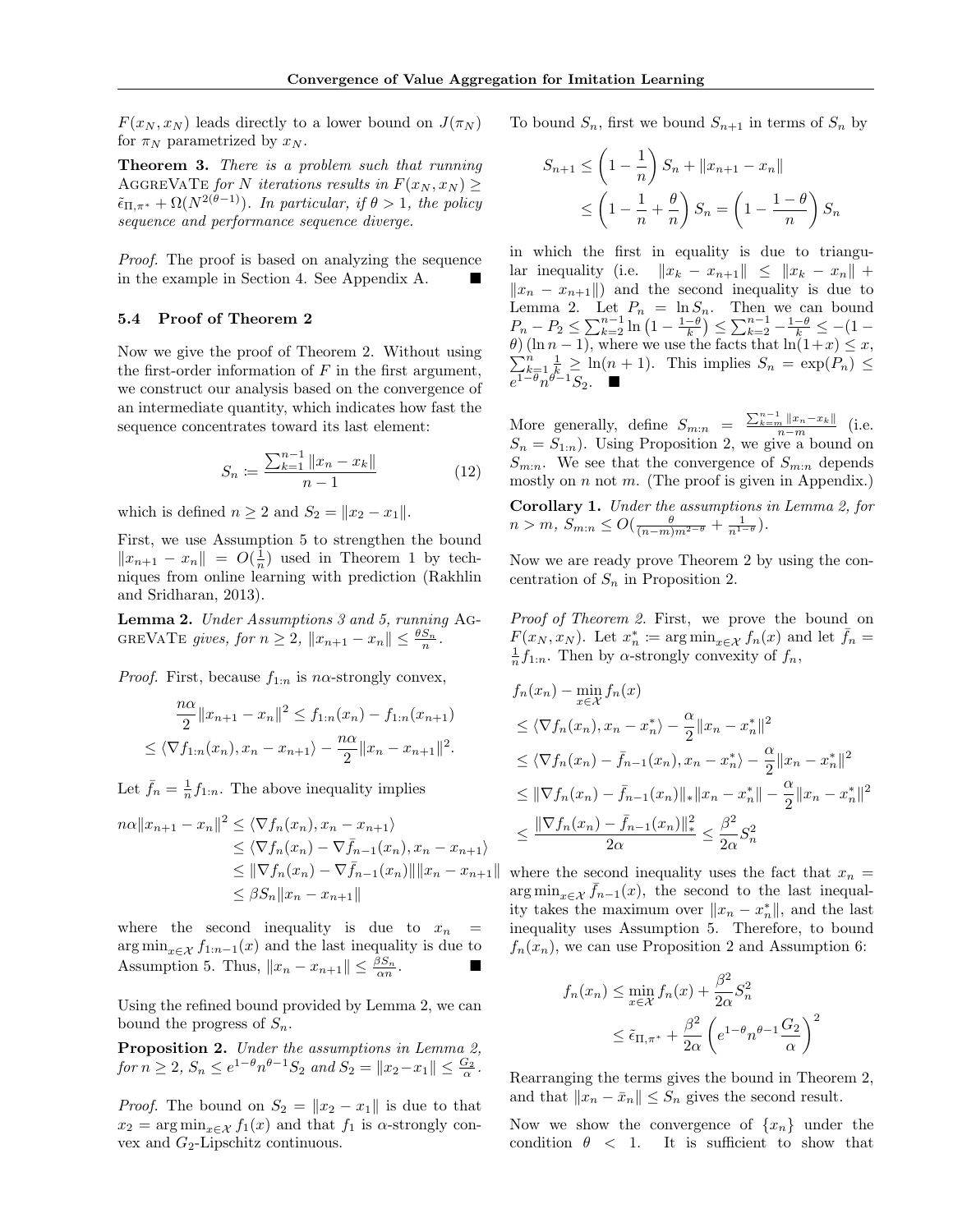$\lim_{n\to\infty}\sum_{k=1}^n||x_k - x_{k+1}|| < \infty$ . To see this, we apply Lemma 2 and Proposition 2: for  $\sum$ ply Lemma 2 and Proposition 2: for  $\theta < 1$ ,<br>  $\sum_{k=1}^{n} ||x_k - x_{k+1}|| \le ||x_1 - x_2|| + \sum_{k=2}^{n} \frac{\theta}{k} S_k \le c_1 +$  $c_2 \sum_{k=2}^n \frac{\theta}{k} \frac{S_2}{k^{1-\theta}} < \infty$ , where  $c_1, c_2 \in O(1)$ .

#### 5.5 Stochastic Problems

We analyze the convergence of AGGREVATE in stochastic problems using finite-sample approximation: Define  $f(x; s) = \mathbb{E}_{\pi}[A_{\pi^*|t}]$  such that  $f_n(x) =$  $\mathbb{E}_{d_{\pi_n}}[f(x; s)]$ . Instead of using  $f_n(\cdot)$  as the per-round cost in the nth iteration, we take its finite samples approximation  $g_n(\cdot) = \sum_{k=1}^{m_n} f(\cdot; s_{n,k})$ , where  $m_n$  is the number of independent samples collected in the nth iteration under distribution  $d_{\pi_n}$ . That is, the update rule in (7) in stochastic setting is modified to  $\pi_{n+1} = \arg \min_{\pi \in \Pi} g_{1:n}(\pi).$ 

Theorem 4. In addition to Assumptions 5 and 6, assume  $f(x; s)$  is  $\alpha$ -strongly convex in x and  $||f(x; s)||_* < G_2$  almost surely. Let  $\theta = \frac{\beta}{\alpha}$  and suppose  $m_n = m_0 n^r$  for some  $r \geq 0$ . For all  $\tilde{N} > 0$ , with probability at least  $1 - \delta$ ,

$$
F(x_N, x_N) \leq \tilde{\epsilon}_{\Pi, \pi^*} + \tilde{O}\left(\frac{\theta^2}{c} \frac{\ln(1/\delta) + C_{\mathcal{X}}}{N^{\min\{r, 2, 2 - 2\theta\}}}\right) + \tilde{O}\left(\frac{\ln(1/\delta) + C_{\mathcal{X}}}{cN^{\min\{2, 1 + r\}}}\right)
$$

where  $c = \frac{\alpha}{G_2^2 m_0}$  and  $C_{\mathcal{X}}$  is a constant of the complexity of Π.

Proof. The proof is similar to the proof of Theorem 2. To handle the stochasticity, we use a generalization of Azuma-Hoeffding inequality to vector-valued martingales (Hayes, 2005) to derive a high-probability bound on  $\|\nabla g_n(x_n) - \nabla f_n(x_n)\|_*$  and a uniform bound on  $\sup_{x \in \mathcal{X}} \frac{1}{n} \|\nabla g_{1:n}(x) - \nabla f_{1:n}(x)\|_*$ . These error bounds allow us to derive a stochastic version of Lemma 2, Proposition 2, and then the performance inequality in the proof of Theorem 2. See Appendix B for the complete proof.

The growth of sample size  $m_n$  over iterations determines the main behavior of AGGREVATE in stochastic problems. For  $r = 0$ , compared with Theorem 2, Theorem 4 has an additional constant error in  $\tilde{O}(\frac{1}{m_0})$ , which is comparable to the stochastic error in selecting the best policy in the classical approach. However, the error here is due to approximating the gradient  $\nabla f_n$  rather than the objective function  $f_n$ . For  $r > 0$ , by slightly taking more samples over iterations (e.g.

 $r = 2 - 2\theta$ , we see the convergence rate can get closer to  $\tilde{O}(N^{2-2\theta})$  as in the ideal case given by Theorem 2. However, it cannot be better than  $\tilde{O}(\frac{1}{N})$ . Therefore, for stochastic problems, a stability constant  $\theta < 1/2$ and a growing rate  $r > 1$  does not contribute to faster convergence as opposed to the deterministic case in Theorem 2.

Note while our analysis here is based on finite-sample approximation  $g_n(\cdot) = \sum_{k=1}^{m_n} f(\cdot; s_{n,k})$ , the same technique can also be applied to the scenario in the bandit setting and another online regression problem is solved to learn  $f_n(\cdot)$  as in the case considered by Ross and Bagnell (2014). A discussion is given in Appendix C.

The analysis given as Theorem 4 can be viewed as a generalization of the analysis of Empirical Risk Minimization (ERM) to non-i.i.d. scenarios, where the distribution depends on the decision variable. For optimizing a strongly convex objective function with i.i.d. samples, it has been shown by Shalev-Shwartz et al. (2009) that  $x_N$  exhibits a fast convergence to the optimal performance in  $O(\frac{1}{N})$ . By specializing our general result in Theorem 4 with  $\theta$ ,  $r = 0$  to recover the classical i.i.d. setting, we arrive at a bound on the performance of  $x_N$  in  $\tilde{O}(\frac{1}{N})$ , which matches the best known result up to a log factor. However, Theorem 4 is proved by a completely different technique using the martingale concentration of the gradient sequence. In addition, by Theorem 2, the theoretical results of  $x_N$ here can directly translate to that of the mean policy  $\bar{x}_N$ , which matches the bound for the average decision  $\bar{x}_N$  given by Kakade and Tewari (2009).

### 6 REGULARIZATION

We have shown that whether AGGREVATE generates a convergent policy sequence and a last policy with the desired performance depends on the stability constant  $\theta$ . Here we show that by adding regularization to the problem we can make the problem stable. For simplicity, here we consider deterministic problems or stochastic problems with infinite samples.

#### 6.1 Mixing Policies

We first consider the idea of using mixing policies to collect samples, which was originally proposed as a heuristic by Ross et al. (2011). It works as follows: in the nth iteration of AggreVaTe, instead of using  $F(\pi_n, \cdot)$  as the per-round cost, it uses  $F(\pi_n, \cdot)$  which is defined by

$$
\hat{F}(\pi_n, \pi) = \mathbb{E}_{d_{\tilde{\pi}_n}} \mathbb{E}_{\pi} [A_{\pi^*|t}] \tag{13}
$$

The state distribution  $d_{\tilde{\pi}_n}(s)$  is generated by running  $\pi^*$  with probability q and  $\pi_n$  with probability  $1-q$  at

<sup>&</sup>lt;sup>6</sup>The constant  $C_{\mathcal{X}}$  can be thought as  $\ln |\mathcal{X}|$ , where  $|\mathcal{X}|$ measures the size of  $X$  in e.g. Rademacher complexity or covering number (Mohri et al., 2012). For example,  $\ln |\mathcal{X}|$ can be linear in dim  $\mathcal{X}$ .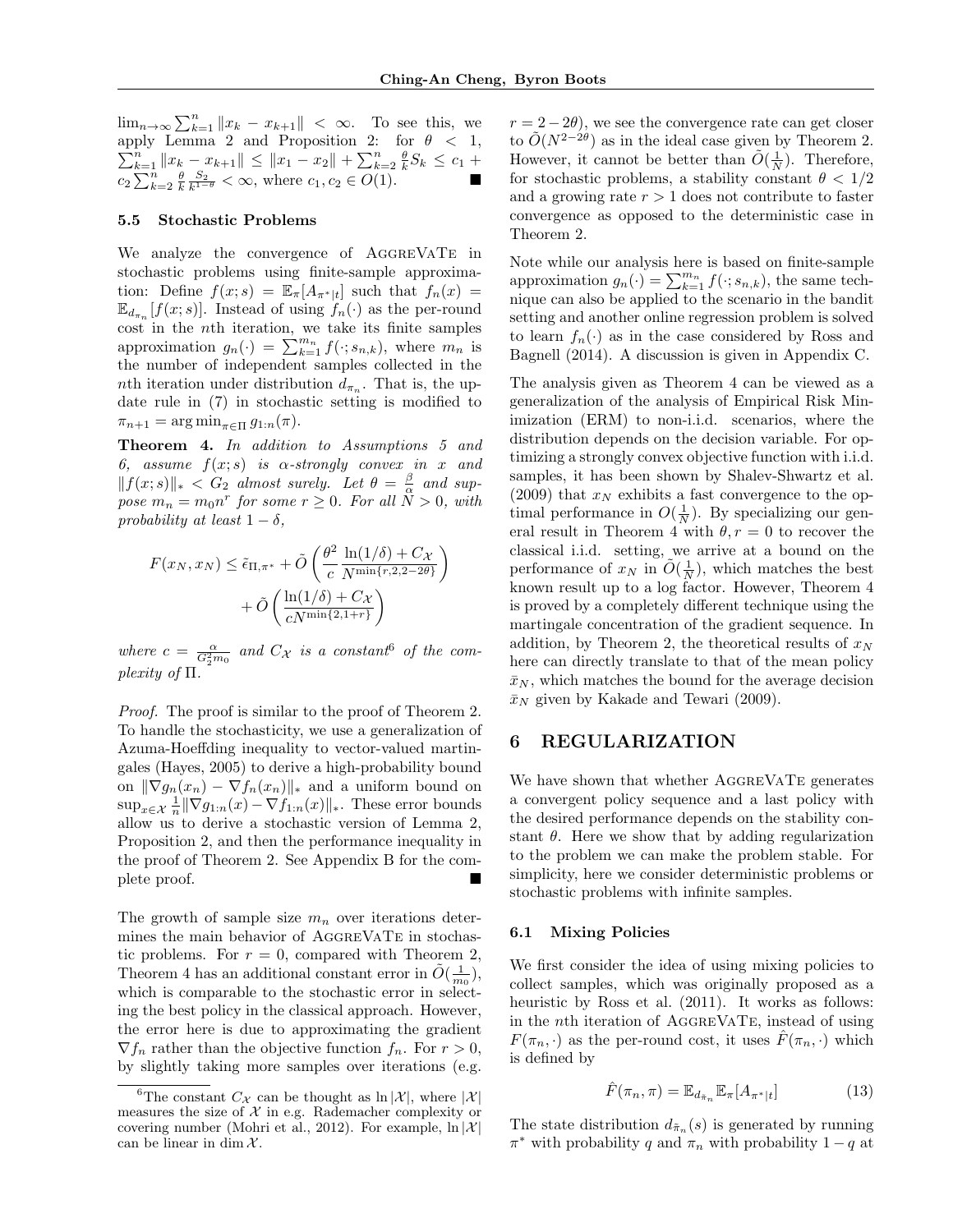each time step. Originally, Ross et al. (2011) proposes to set  $q$  to decay exponentially over the iterations of AGGREVATE. (The proofs are given in Appendix A.)

Here we show that the usage of mixing policies also has the effect of stabilizing the problem.

**Lemma 3.** Let  $||p_1 - p_2||_1$  denote the total variational distance between distributions  $p_1$  and  $p_2$ . Assume<sup>7</sup> for any policy  $\pi, \pi'$  parameterized by x, y it satisfies  $\frac{1}{T} \sum_{t=0}^{T-1} ||d_{\pi|t} - d_{\pi'|t}||_1 \leq \frac{\beta}{2G_2} ||x - y||$  and assume  $\|\nabla_x\mathbb{E}_{\pi}[A_{\pi^*|t}](s)\|_* \leq G_2$ . Then  $\nabla_2 F$  is uniformly  $(1-q^T)\beta$ -Lipschitz continuous in the second argument.

By Lemma 3, if  $\theta > 1$ , then choosing a fixed  $q >$  $(1 - \frac{1}{\theta})^{1/T}$  ensures the stability constant of  $\hat{F}$  to be  $\hat{\theta}$  < 1. However, stabilizing the problem in this way incurs a constant cost as shown in Corollary 2.

**Corollary 2.** Suppose  $\mathbb{E}_{\pi}[A_{\pi^*|t}] < M$  for all  $\pi$ . Define  $\Delta_N = \frac{(\hat{\theta}e^{1-\hat{\theta}}G_2)^2}{2\alpha}N^{2(\hat{\theta}-1)}$ . Then under the assumptions in Lemma 3 and Assumption 3.1, running AGGREVATE with  $\tilde{F}$  in (13) and a mixing rate q gives

 $F(x_N, x_N) \leq \Delta_N + \tilde{\epsilon}_{\Pi,\pi^*} + 2M \min(1, T_q)$ 

#### 6.2 Weighted Regularization

Here we consider another scheme for stabilizing the problem. Suppose F satisfies Assumption 3 and 5. For some  $\lambda > 0$ , define

$$
\tilde{F}(x,x) = F(x,x) + \lambda R(x) \tag{14}
$$

in which<sup>8</sup>  $R(x)$  is an  $\alpha$ -strongly convex regularization term such that  $R(x) \geq 0, \forall x \in \mathcal{X}$  and  $\min_{y \in \mathcal{X}} F(x, y) + \lambda R(y) = (1 + \lambda)O(\tilde{\epsilon}_{\Pi, \pi^*}).$  For example, R can be  $F(\pi^*, \cdot)$  when  $\pi^*$  is (close) to optimal (e.g. in the case of DAGGER), or  $R(x)$  =  $\mathbb{E}_{s,t\sim d_{\pi^*}}\mathbb{E}_{a\sim \pi} \mathbb{E}_{a^*\sim \pi^*}[d(a,a^*)],$  where  $\pi$  is a policy parametrized by x and  $d(\cdot, \cdot)$  is some metric of space A (i.e. it uses the distance between  $\pi$  and  $\pi^*$  as regularization).

It can be seen that  $\tilde{F}$  is uniformly  $(1 + \lambda)\alpha$ -strongly convex in the second argument and  $\nabla_2 \tilde{F}$  is uniformly  $\beta$ -continuous in the second argument. That is, if we choose  $\lambda > \theta - 1$ , then the stability constant  $\tilde{\theta}$  of  $\tilde{F}$ satisfies  $\tilde{\theta} < 1$ .

Corollary 3. Define  $\Delta_N = \frac{(\tilde{\theta}e^{1-\tilde{\theta}}G_2)^2}{2\alpha}N^{2(\tilde{\theta}-1)}$ . Running AGGREVATE with  $\tilde{F}$  in (14) as the per-round cost has performance satisfies: for all  $N > 0$ ,

$$
F(x_N, x_N) \le (1 + \lambda) \left( O(\tilde{\epsilon}_{\Pi, \pi^*}) + \Delta_N \right)
$$

*Proof.* Because  $F(x_N, x_N) = \tilde{F}(x_N, x_N) - \lambda R(x_N)$ , the inequality can be proved by applying Theorem 2 to  $F(x_N, x_N)$ .

By Corollary 3, using AGGREVATE to solve a weighted regularized problem in (14) would generate a convergent sequence for  $\lambda$  large enough. Unlike using a mixing policy, here the performance guarantee on the last policy is only worsened by a multiplicative constant on  $\tilde{\epsilon}_{\Pi,\pi^*}$ , which can be made small by choosing a larger policy class.

The result in Corollary 3 can be strengthened particularly when  $R(x) = \mathbb{E}_{s,t \sim d_{\pi^*}} \mathbb{E}_{a \sim \pi} \mathbb{E}_{a^* \sim \pi^*} [d(a,a^*)]$  is used. In this case, it can be shown that  $CR(x)$  $F(x, x)$  for some  $C > 0$  (usually  $C > 1$ ) (Pan et al., 2017). That is,  $F(x, x) + \lambda R(x) \ge (1 + \lambda/C)F(x, x)$ . Thus, the multiplicative constant in Corollary 3 can be reduced from  $1 + \lambda$  to  $\frac{1+\lambda}{1+\lambda/C}$ . It implies that simply by adding a portion of demonstrations gathered under the expert's distribution so that the leaner can anchor itself to the expert while minimizing  $F(x, x)$ , one does not have to find the best policy in the sequence  ${\lbrace \pi_n \rbrace_{n=1}^N}$  as in (8), but just return the last policy  $\pi_N$ .

# 7 CONCLUSION

We contribute a new analysis of value aggregation, unveiling several interesting theoretical insights. Under a weaker assumption than the classical result, we prove that the convergence of the last policy depends solely on a problem's structural property and we provide a tight non-asymptotic bound on its performance in both deterministic and stochastic problems. In addition, using the new theoretical results, we show that the stability of the last policy can be reinforced by additional regularization with minor performance loss. This suggests that under proper conditions a practitioner can just run AggreVaTe and then take the last policy, without performing an additional statistical test to find the best policy, as required by the classical analysis. Finally, as our results concerning the last policy are based on the perturbation of gradients, we believe this provides a potential explanation as to why AggreVaTe has demonstrated empirical success in non-convex problems with neural-network policies.

#### Acknowledgments

This work was supported in part by NSF NRI award 1637758.

<sup>7</sup>These two are sufficient to Assumption 3.2 and 5. <sup>8</sup>See Appendix D for discussion of the case where  $R(\cdot)$  =  $F(\pi^*, \cdot)$  regardless of the condition  $R(x) \geq 0$ .